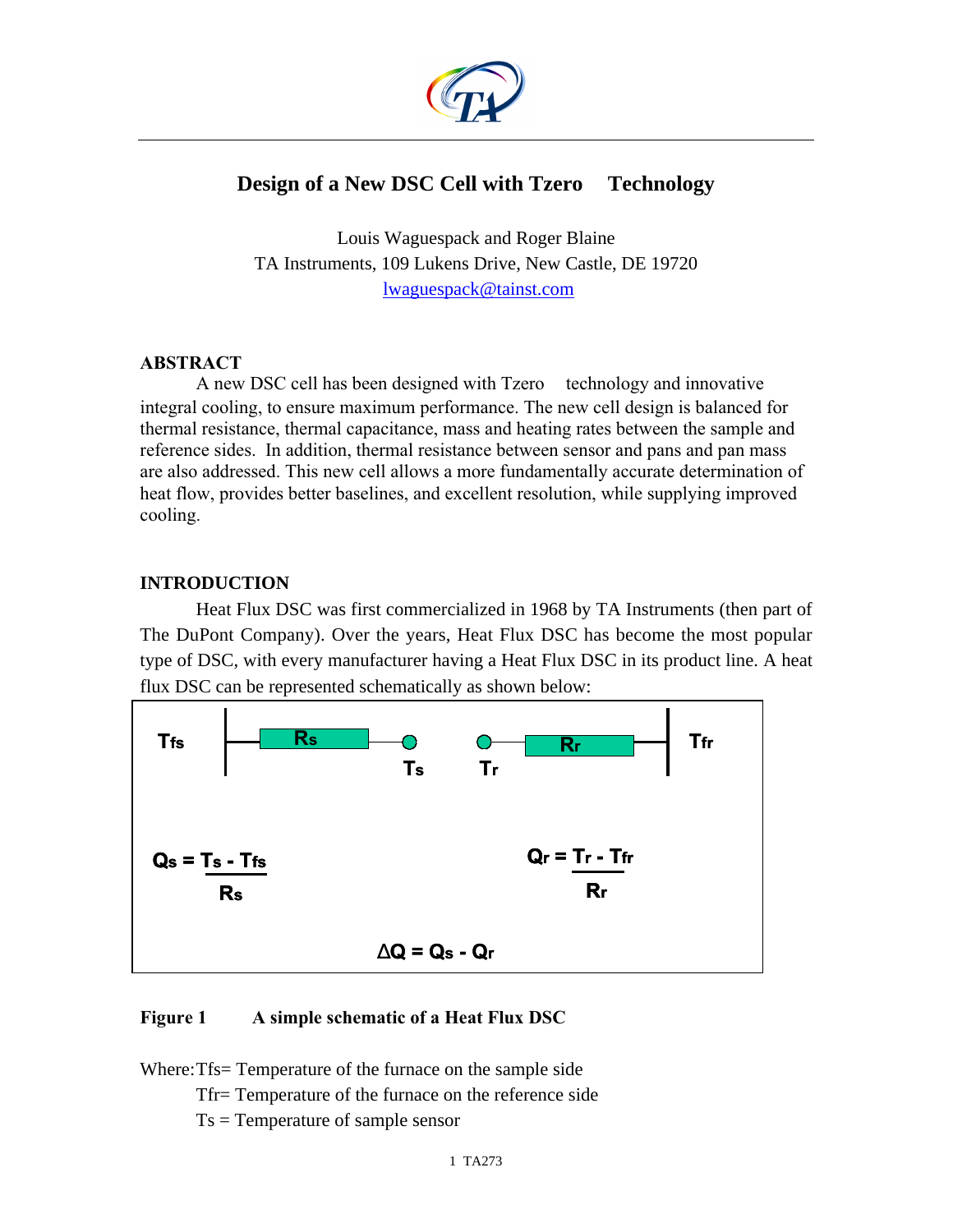Tr = Temperature of reference sensor

Rs = Resistance between sample sensor and furnace

 $Rr$  = Resistance between reference sensor and furnace

 $Q =$ Heat flow

If the equation is rearranged, one gets:

$$
\Delta Q = Qs - Qr = \frac{Ts - Tfs}{Rs} = \frac{Tr - Tfr}{Rr}
$$

If the temperature of the furnace on both the sample side and the reference side are the same, and that the resistance of the sample to the furnace is equal to the resistance of the

> reference to the furnace, the equation becomes:  $\Delta Q = \frac{T_s - T_r}{R} = \frac{\Delta T}{R}$ *R*  $\Delta Q = \frac{Ts - Tr}{r} = \frac{\Delta}{r}$

#### **All DSC's on the market today, use some form of this basic equation.**

This equation assumes some relationships instead of measuring them. An expanded view of the Heat Flux DSC Cell can be showed as below:



#### **Figure 2 Expanded View of Heat Flux DSC**

Figure 2, along with the corresponding equation, takes into consideration the resistance, capacitance, and heating rate difference that the basic equation makes assumptions about.

To make the measurements required for the equations in Figure 2, a new DSC cell was developed. A schematic of this DSC cell is shown in Figure 3.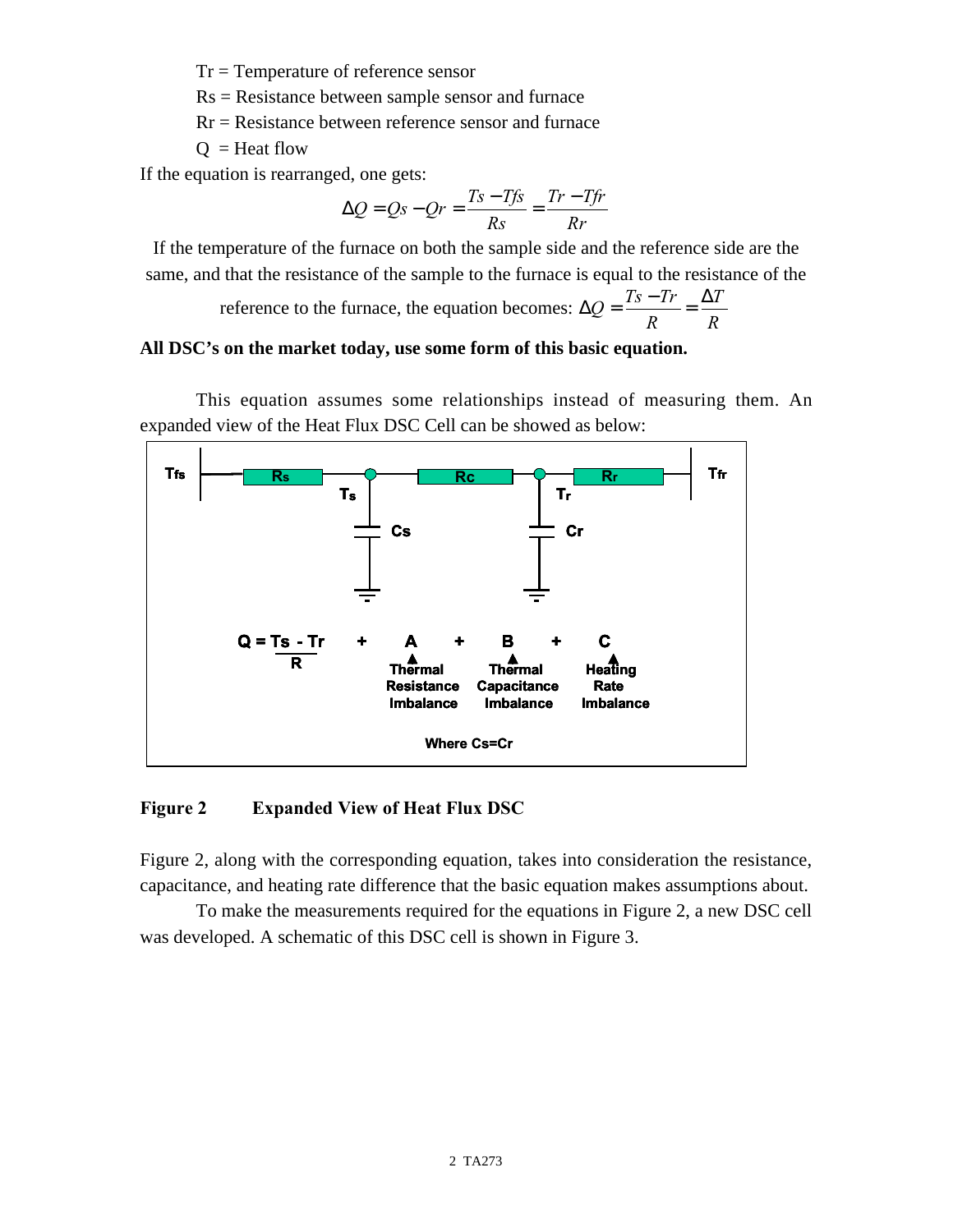

### **Figure 3** Schematic of Tzero<sup>™</sup> DSC Cell

This new cell design permits the measurement of the actual values for resistance and capacitance of each sensor. This new cell has been redesigned in three of the most important parts of any DSC cells. These are the sensor, the furnace, and the integrated cooler.

#### **SENSOR**

While every part of a DSC cell is important, the sensor is the actual measurement device. In the  $Tzero^{TM}$  cell the sensor is made of constantan, a copper-nickel alloy. Constantan is used because when it is paired with chromel to form a thermocouple, it generates more potential per change in temperature  $(\mu v)^{\circ}C$  than any other thermocouple over the same temperature range. This sensor is machined to exact dimensions ensuring that the resistances on both the sample and reference sides are as close as possible. The sample and reference platforms are machined to ensure flatness to provide minimum thermal resistance between the sensor and the pans. In the center of the sensor is a Tzero<sup> $TM$ </sup> thermocouple. This thermocouple controls the furnace temperature, and provides precise temperature control due to the proximity to the sample location. Underneath the sensor on both the sample and the reference sides are Chromel Area Detectors. These chromel detectors are matched by weight and size. This keeps the mass balanced on each side of the cell. They are welded to the bottom of the sensor using sophisticated alignment fixtures, with sixteen welds per detector. This overall sensor is attached to a silver block to ensure even heating. A diagram of this is shown in figure 4.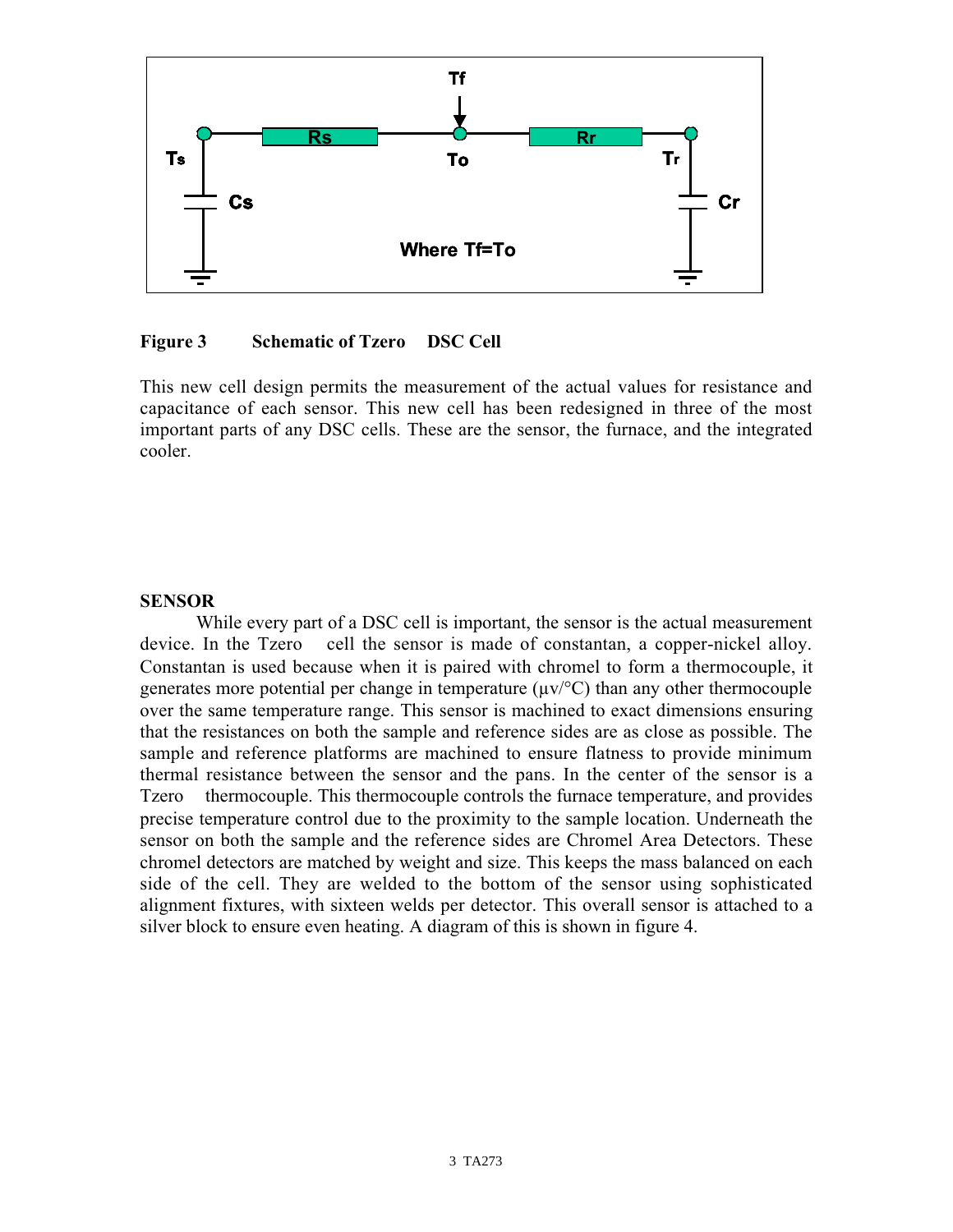



### **FURNACE**

One of the major differences between this new Tzero™ DSC and older Heat Flux DSC's is the location of the furnace. In the older Heat Flux DSC's the furnace surrounded the measurement chamber. In this configuration the heat flowed from the outside to the inside. In the Tzero™ DSC cell; the furnace is located below the measurement chamber. (See Figure 5). The heat flows through the silver block up to the sensor. Since the  $Tzero^{TM}$  thermocouple controls the furnace temperature, the heat flows from the inside to the outside through the Tzero™ thermocouple.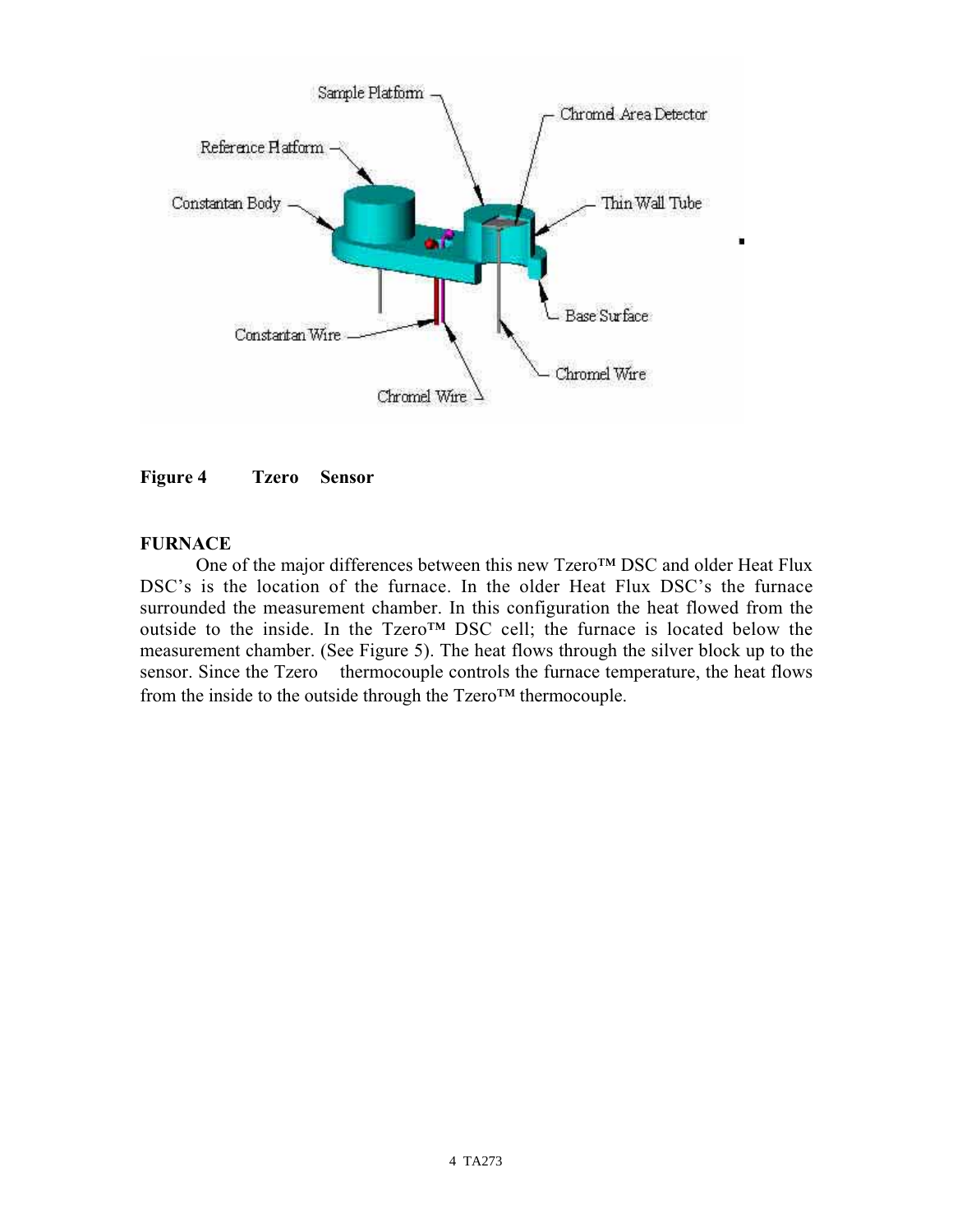

Figure 5 Cut-a-way of Tzero<sup>TM</sup> Cell

### **Integrated Cooler**

In most DSC systems, cooling has always been added to the system as an afterthought. With the  $Tzero^{TM}$  DSC Cell, cooling is designed integral into the system. As seen in Figure 5, this new cell is designed with a cooling flange, which is connected to the silver block with a symmetrical array of 54-nickel rods. On this cooling flange sits one of three different cooling units (see Figure #6). These cooling units have the following temperature ranges.

| Liquid Nitrogen Cooling System     | $-180^{\circ}$ C - 550 $^{\circ}$ C |
|------------------------------------|-------------------------------------|
| <b>Refrigerated Cooling System</b> | $-90^{\circ}$ C $-600^{\circ}$ C    |
| Finned Air Cooling System          | $25^{\circ}$ C - 725 <sup>o</sup> C |

The cooling flange is used as a heat sink to guarantee rapid cooling rates, and stable baselines.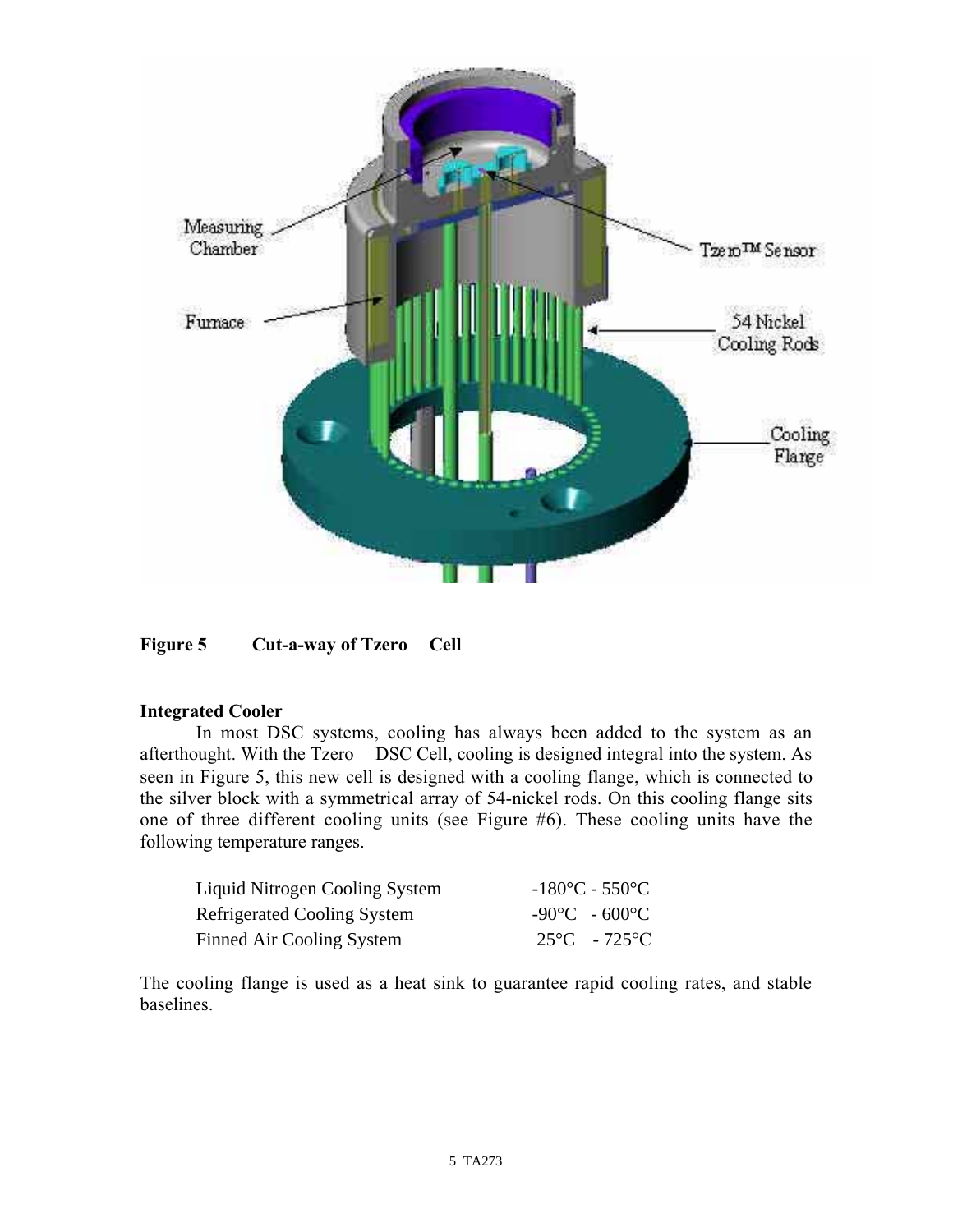

# **Figure 6 Integrated Cooler**

# **RESULTS**

Below are results that show the benefit of this technology. Compared are baselines of a conventional Heat Flux DSC to a  $Q1000$  DSC using Tzero<sup>TM</sup> technology.



Figure 7 - Standard Heat Flux DSC vs. Tzero<sup>™</sup> DSC